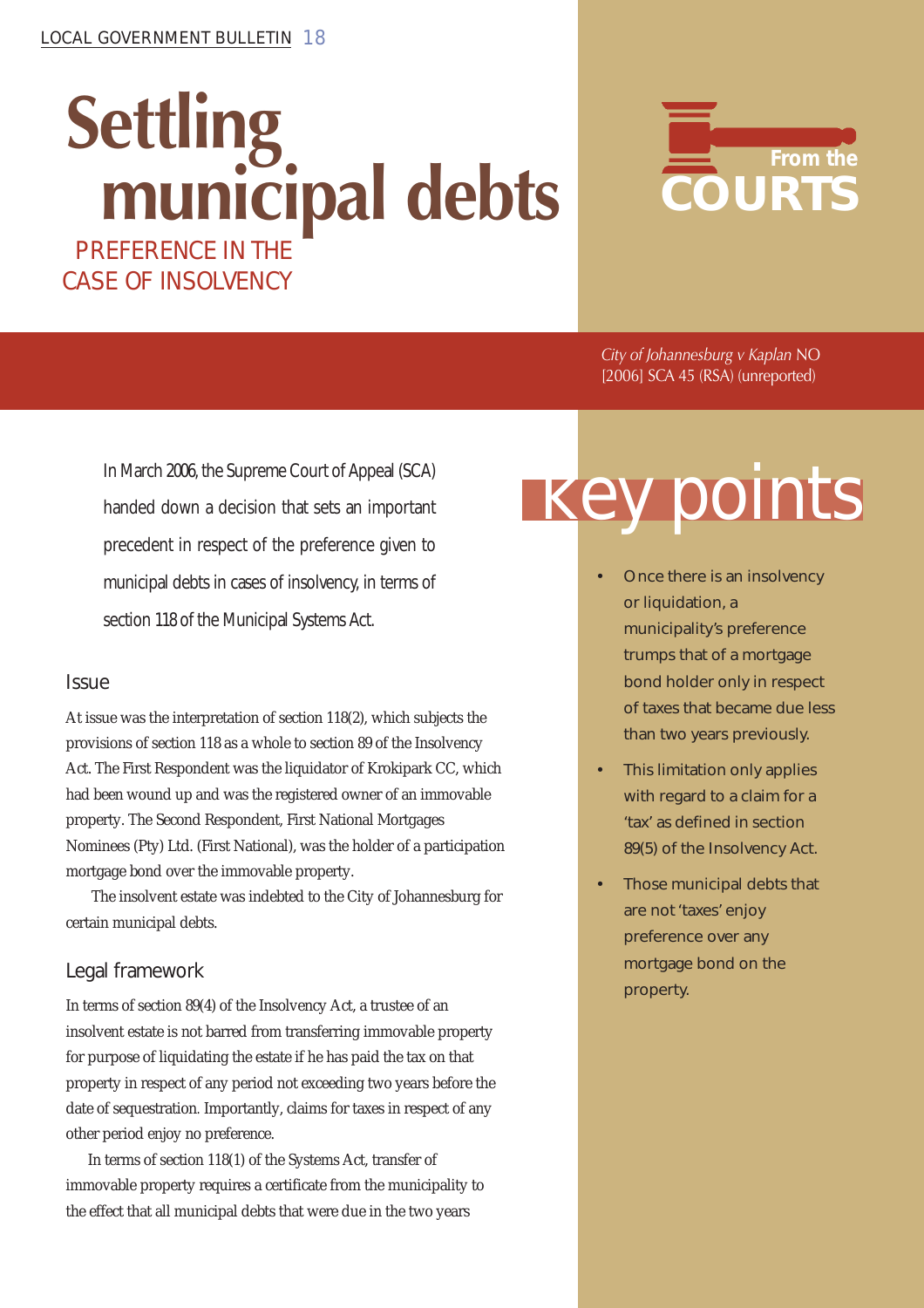preceding the date of the application for the certificate have been paid for.

Section 118(3) creates additional protection for municipalities by providing that municipal debts are a charge on the property and enjoy preference over any mortgage bond registered against it. Amounts due for municipal debts are therefore secured by the immovable property. If they are not paid and an appropriate order of court is obtained, the property may be sold in execution and the proceeds may be used to pay the municipal debts.

Only after the municipal debts have been paid is the remainder, if any, available for payment of the mortgage bond.

The lower court held that the abovementioned two-year limit imposed in section 118(1) of the Systems Act also applies to municipal debts secured under section 118(3). The City of Johannesburg was therefore barred from claiming preference beyond the two-year period.

The SCA found in another matter, before deciding the Kaplan case, that the two-year limit does *not* apply to such security under section 118(3), which is of obvious benefit to municipalities.

#### Decision

The SCA agreed with First National that, once there is an insolvency or liquidation, a municipality's preference trumps that of a mortgage bond holder. It is based on the words *"no preference shall be accorded to any claim for such a tax in respect of any other period"* i.e. a period *exceeding* two years immediately preceding the date of sequestration.

The court noted, though, that the two-year limit differs from that which applies in terms of section 118(1), being two years immediately prior to the date of insolvency, as opposed to two years preceding the date of application for a clearance certificate.

Although this limits a municipality's rights of preference in terms of section 118(3) of the Systems Act on insolvency, the two-year limit that applies to such rights of preference only applies to a claim for a 'tax' as defined in section 89(5) of the Insolvency Act.